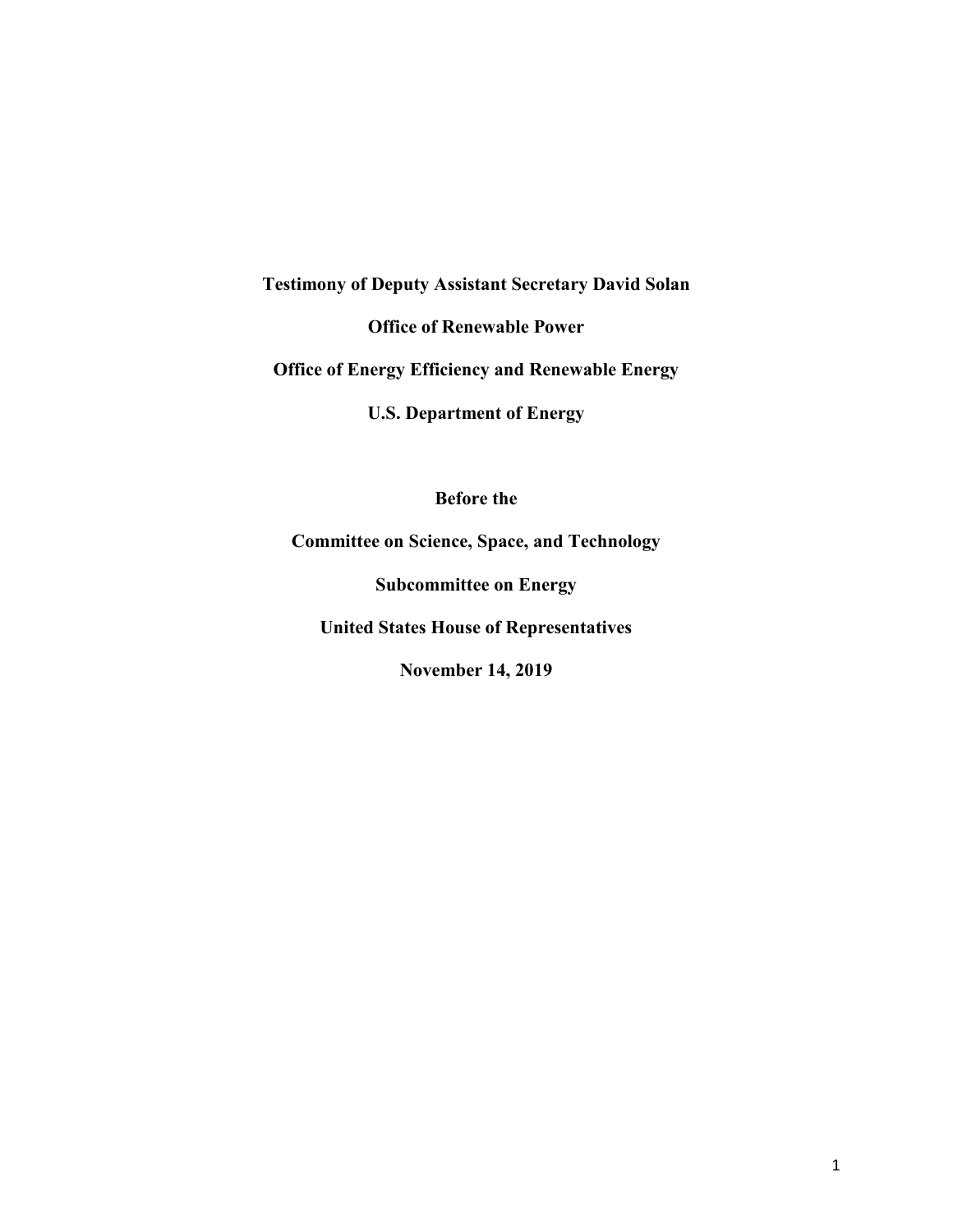## **INTRODUCTION**

Chairman Lamb, Ranking Member Weber, and Members of the Energy Subcommittee of the Committee on Science, Space, and Technology, thank you for the opportunity to testify today on the opportunities and challenges of geothermal and water power technologies and the activities that the U.S. Department of Energy is undertaking to secure America's future through energy independence, scientific innovation, and national security.

My name is David Solan, and I am the Deputy Assistant Secretary of the Office of Renewable Power in the Office of Energy Efficiency and Renewable Energy (EERE). As the Deputy Assistant Secretary, I direct renewable energy applied research, development, and demonstration activities for the geothermal, solar energy, wind, and water power technology offices in EERE. Today, I will be discussing the valuable work underway in two of our technology offices, the Geothermal Technologies Office (GTO) and the Water Power Technologies Office (WPTO).

As the U.S. electric grid incorporates an increasing amount of renewable energy, challenges arise to incorporate variable sources of energy while also addressing systems integration needs and grid resiliency. Both geothermal and water power technologies have the capacity to supply valuable baseload power and provide additional grid services such as storage. Hydropower in particular can provide flexibility and scheduled dispatch to address grid integration of variable technologies.

## **GEOTHERMAL TECHNOLOGIES OFFICE (GTO)**

The Geothermal Technologies Office (GTO) conducts research and development (R&D) to reduce costs and risks associated with geothermal development by supporting innovative technologies that address key exploration and deployment barriers.

The United States is the world leader in installed geothermal capacity (3.8 gigawatt-electric (GW) nameplate capacity; 2.5 GW net summer capacity). As an always-on energy source that harnesses the earth's natural heat, geothermal energy provides baseload power with the flexibility to ramp on and off. Geothermal power plants can also provide essential grid services and operate in a load-following mode, helping to support reliability and flexibility in the U.S. grid and ultimately facilitate a diverse, secure energy mix.

Geothermal energy can be used in three technology areas: (1) generating electricity, (2) providing residential and commercial heating and cooling using geothermal heat pumps, and (3) direct-use applications that can provide district scale heating solutions as well as a wide array of commercial and industrial applications where process heating is required.

In May 2019, the Department released its *GeoVision* analysis, a multiyear collaboration among industry, academia, the National Laboratories, and federal agencies to evaluate the potential for different geothermal resources. The effort assessed opportunities to expand nationwide geothermal energy deployment through 2050 by improving technologies, reducing costs, and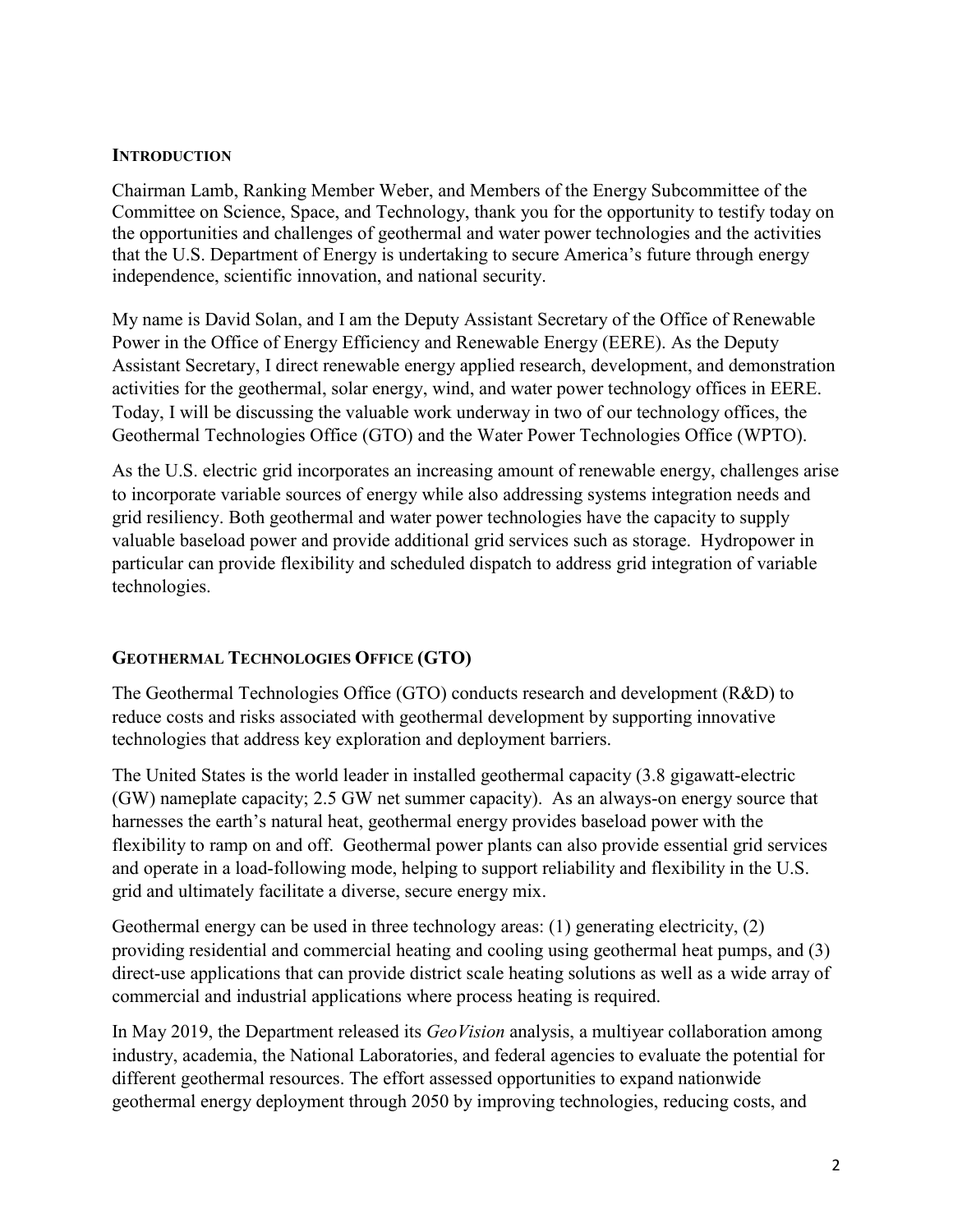addressing project development barriers such as long permitting timelines, ultimately identifying the potential of 60GW of generating capacity, a 26-fold increase from today's geothermal capacity, representing 8.5% of expected national electricity capacity in 2050.

Our flagship initiative, the Frontier Observatory for Research in Geothermal Energy, FORGE, heads the list of activities to address the technology improvement needs called out in the *GeoVision* roadmap. FORGE is a dedicated site where scientists and engineers will be able to develop, test, and accelerate breakthroughs in enhanced geothermal system (EGS) technologies and techniques.

The FORGE initiative is now finishing the second of three phases. GTO selected the final site at Milford, Utah, with the University of Utah-led team, during Phase 2. The University of Utah-led FORGE team is fully instrumenting the site for surface and subsurface investigation, and bringing FORGE to full readiness for R&D technology testing and evaluation in preparation for one final stage gate. During the five-year Phase 3 – Technology Testing and Evaluation, slated to start later this fall, FORGE funding will support tasks necessary for management and oversight of FORGE operations and annual competitive R&D solicitations open to the entire stakeholder community.

GTO is also pursuing innovative technologies in the non-electric sector. Deep Direct Use (DDU) utilizes low temperature  $(\leq 150^{\circ}C)$  geothermal resources, and has the potential to lower the cost of heating and cooling for university campuses, industrial parks, and military installations across the entire U.S., as well as address more global energy storage and resilient grid needs. GTO is funding six DDU studies to determine the economic feasibility of these technologies in various regions around the country.

Two additional challenges to bringing geothermal energy on line are exploration risk and drilling cost. GTO has major sustained investments to address these challenges, including our Play Fairway Analysis program for finding hidden geothermal systems, finishing up validation drilling this fall; Efficient Drilling for Geothermal Energy, with 10 R&D awards to reduce drilling costs; and a recent funding opportunity for R&D in Lost Circulation and State of Stress.

## **WATER POWER TECHNOLOGIES OFFICE (WPTO)**

The Water Power Technologies Office (WPTO) works with national laboratories, industry, universities, and other federal agencies to conduct R&D activities through competitively selected, directly funded, and cost-shared projects. They are pioneering R&D efforts in both marine energy and hydropower technologies to improve performance, lower cost, and ultimately support the United States' ability to sustainably meet its evolving energy demands.

Hydroelectric power is the leading renewable energy source in the United States, accounting for seven percent of total U.S. utility-scale electricity generation in 20[1](#page-2-0)8<sup>1</sup>. Conventional and pumped-storage hydropower are stable power sources that are also flexible enough to smooth out

<span id="page-2-0"></span> <sup>1</sup> <https://www.eia.gov/tools/faqs/faq.php?id=427&t=3>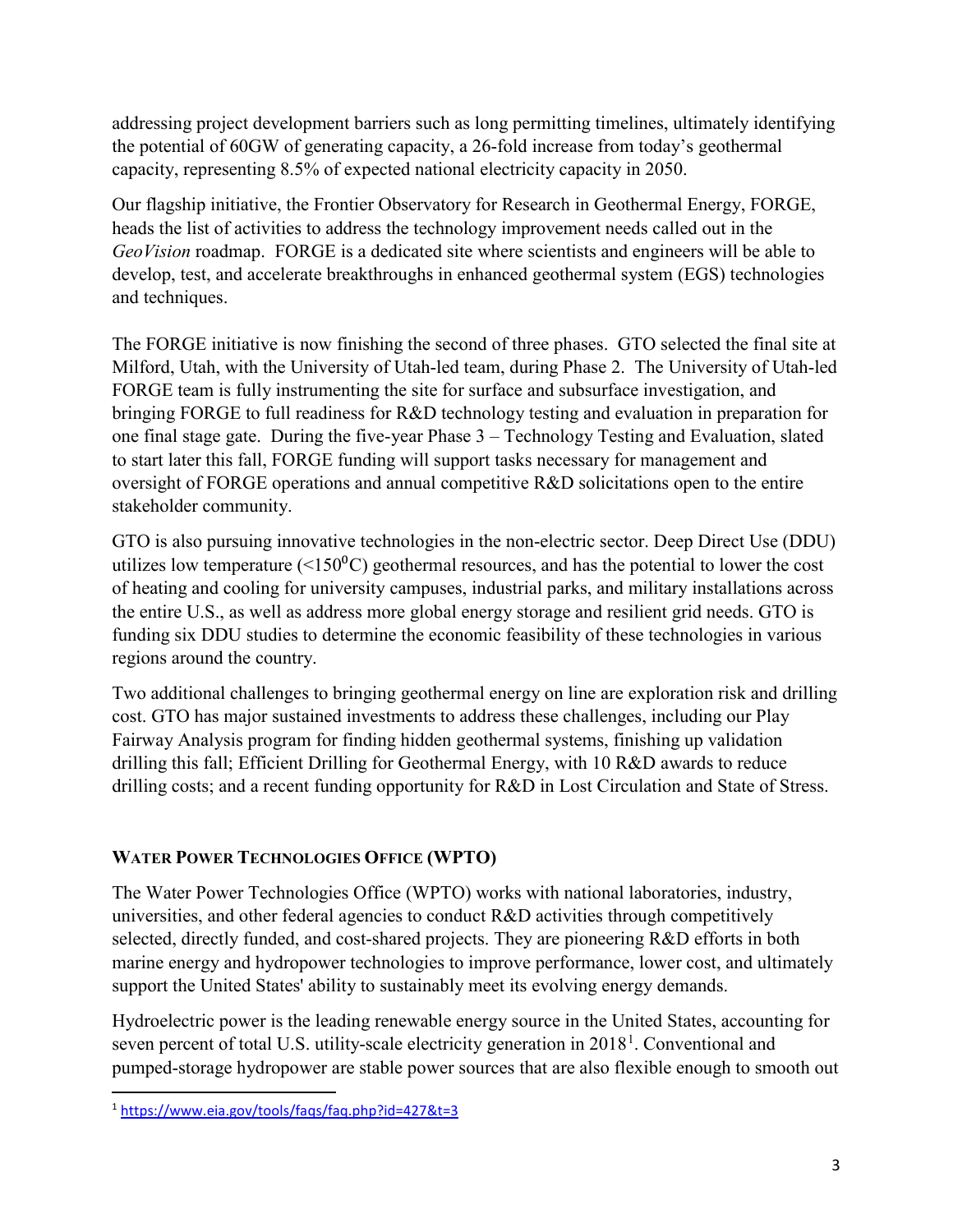fluctuations presented by variable renewable energy sources, such as wind and solar, as they have large reservoirs of "fuel" (i.e. water) to fill any gaps in generation at a moment's notice. This stability and flexibility supports the deployment and integration of more variable renewable resources.

In addition to critical research and development efforts in hydroelectric power, WPTO leads the way in evaluating new sources of marine and hydrokinetic energy, such as highly predictable waves, currents, tides, and ocean thermal resources. With more than 50 percent of the American population living within 50 miles of the coast, a cost-effective marine and hydrokinetic industry could provide a substantial amount of electricity for the nation. WPTO is investing heavily in this new and innovative industry, a nascent technology sector that is an example of American ingenuity at its best, producing cutting-edge technologies that can contribute to our nation's energy independence. In addition to supporting the early-stage R&D that will enable long-term cost reductions and performance improvements, WPTO has also recently undertaken new efforts to explore nearer-term opportunities for marine energy to reduce power constraints for other ocean industries.

In FY 2019, WPTO launched its Powering the Blue Economy Initiative (PBE), which supports marine energy R&D targeting maritime markets that could benefit from the early adoption of wave or current technologies. Successfully leveraging marine energy technologies to solve existing power problems for other ocean industries also offers the potential to meaningfully accelerate cost reductions for marine energy systems, by both providing greater opportunities for in-water experience and attracting additional private capital.

In FY 2020, WPTO will expand the PBE portfolio, creating new funding initiatives and labfocused work that builds on the analysis from FY 2019 and launch new partnerships with federal partners. An example of those partnerships is WPTO's recently announced joint Ocean Observing Prize with the National Oceanic and Atmospheric Administration (NOAA) to generate innovation in marine energy-powered ocean observing platforms.

On the hydropower side, WPTO launched a new grid research initiative in FY19—Hydropower and Water Innovation for a Resilient Electricity System (HydroWIRES)—to understand, enable, and improve hydropower and pumped storage hydropower contributions to reliability, resilience, and integration in a rapidly evolving electricity system. The initiative leverages expertise from industry and DOE National Laboratories to understand the value drivers for hydropower, to quantify its unique capabilities and constraints, to improve operations and planning for hydropower alongside other resources, and to invest in technology innovation to improve hydropower capabilities. Key efforts in FY19 included industry support for quantifying hydropower flexibility, and National Lab work to improve hydropower modeling capabilities.

In FY20, the HydroWIRES initiative will apply modeling tools developed in FY19 to investigate the highest-value technology innovations needed to improve hydropower flexibility. This will include the launch of a cross-cutting technical assistance program for external decision-makers so that National Lab research results can be implemented for the benefit of the broader hydropower and power system communities.